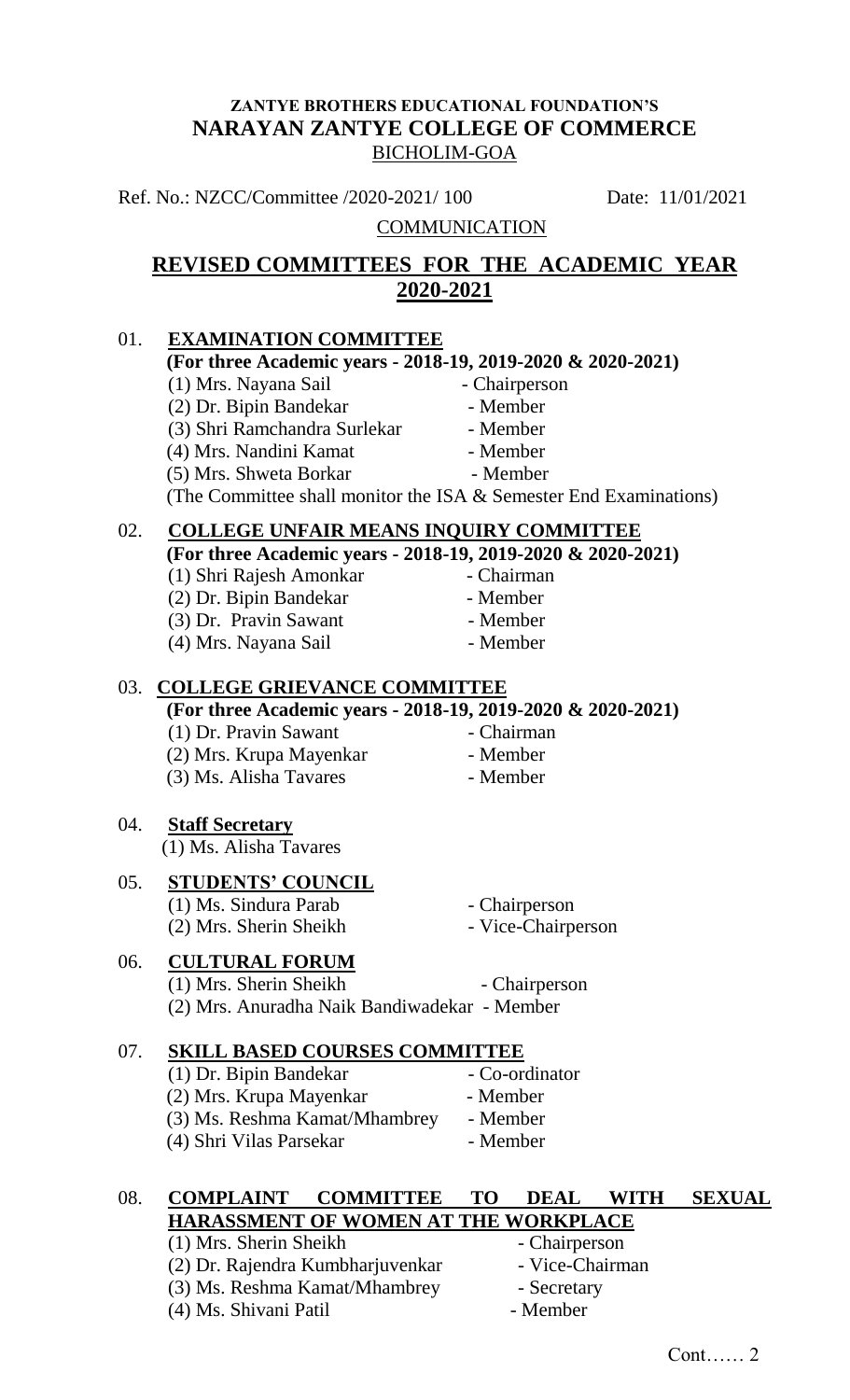#### 09. **COMMITTEE FOR THE PREVENTION OF SEXUAL HARASSMENT OF WOMEN AT THE WORKPLACE (Vishaka) (For three Academic years - 2018-19, 2019-2020 & 2020-2021)** (1) Mrs. Nayana Sail - Chairperson

(2) Ms. Sindura Parab - Member

- (3) Ms. Alisha Tavares Member
- (4) Mrs. Shanti Naik Member
- (5) Ms. Shivani Patil Member
- 
- 
- -

#### 10. **Grivances Redressal Committee for Persons With Disabilities**

- (1) Shri Vaibhav Dhuri Nodal Officer
	-
- (2) Mrs Nayana Sail Redressal Officer

11. **CONSUMER WELFARE CELL** (1) Shri Rajesh Amonkar - Chairman (2) Mrs. Anuradha Naik Bandiwadekar - Member

# 12. **WALL PAPER COMMITTEE**

(1) Mrs. Nayana Sail - Chairperson (2) Dr. (Mrs) Jhimli Adhikari - Member (3) Dr. Pravin Sawant - Member (4) Mrs. Nandini Kamat - Member (5) Mrs. Sherin Sheikh - Member (6) Mrs. Shweta Borkar - Member (7) Shri. Bala Mandrekar - Member

# 13. **SEMINAR COMMITTEE**

(1) Dr. Bipin Bandekar - Chairperson (2) Shri. Rajesh Amonkar - Member (3) Mrs. Nayana Sail - Member

### 14. **PUBLICITY COMMITTEE**

(1) Mrs. Sherin Sheikh - Chairman (2) Dr. Pravin Sawant - Member (3) Shri Bala Mandrekar - Member

#### 15. **T.Y. B.COM. PROJECT WORK** (1) Dr. Pravin Sawant - Co-ordinator

# 16. **CMA FOUNDATION**

(1) Mrs. Krupa Mayenkar - Co-ordinator (2) Shri Ramchandra Surlekar - Member

#### 17. **C.A. - FOUNDATION** (1) Ms. Alisha Tavares - Co-ordinator

- (2) Ms. Sujal Naik Member
- 

# 18. **CAREER GUIDANCE COMMITTEE/PLACEMENT CELL**

(1) Dr Bipin Bandekar - Chairman (2) Dr. Pravin Sawant - Member (3) Ms. Sindura Parab - Member (4) Ms. Sanjana Halarnkar - Member

- 
- 
- -
	-
	-
	-
	-

- 
- 
- -
-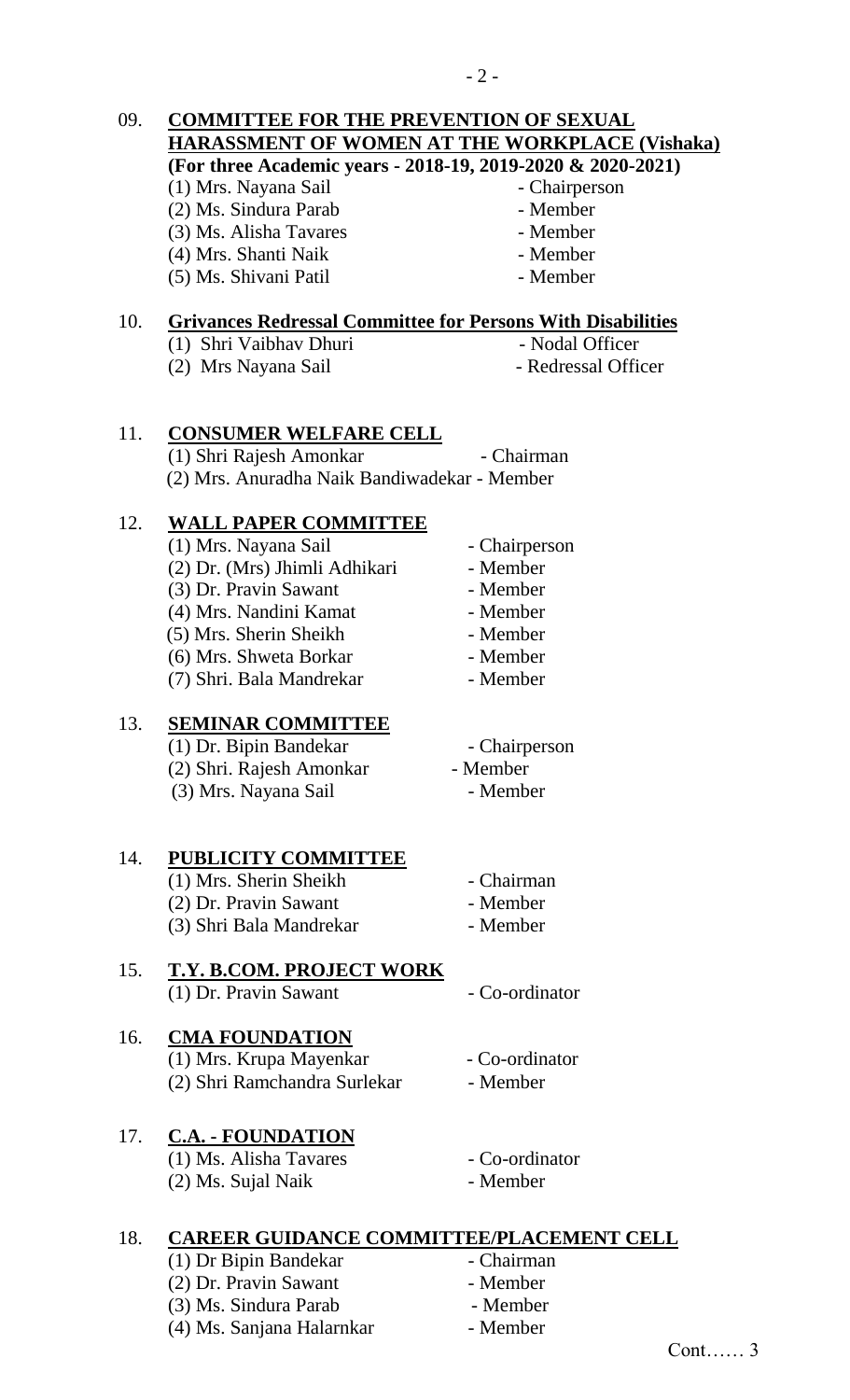## 19. **COMPUTER CERTIFICATE COURSES COMMITTEE**

- (1) Dr. (Mrs) Jhimli Adhikari Co-ordinator (2) Laboratary Assistant - Member
- -

## 20. **COACHING FOR DIFFERENT COMPETITIVE EXAM**

(Banking, Insurance, SSC, UPSC, GPSC, Railways etc.)

- (1) Ms. Alisha Tavares Chairperson
- (2) Dr. Pravin Sawant Member
- (3) Ms. Apurva Haldankar Member
- 
- (4) Shri Sarvesh Sawant Member
- 

# 21. **LIBRARY ADVISORY COMMITTEE**

- (1) Dr. Pravin Sawant Chairman
	-
- (2) Shri Bala Mandrekar (Librarian) Secretary (3) Mrs. Anuradha Naik Bandiwadekar - Member

# 22. **ZANTYE COLLEGE NATURE CLUB – Green Audit Committee**

- (1) Shri Bala Mandrekar Advisor
- (2) Ms. Sindura Parab Member
- (3) Mrs. Sona Pangam Member
	-

# 23. **COLLEGE GYMKHANA COMMITTEE**

- (1) Mrs. Nayana Sail Chairperson
- (2) Shri Satyavan Harmalkar Member Secretary
- (3) Mast. Tanay Kolmule Member
- (4) Ms. Sonali Mayenkar Member
- 
- 
- 
- 

# 24. **TIME-TABLE & ATTENDANCE COMMITTEE**

- (1) Mrs. Nandini Kamat Chairperson (2) Ms. Alisha Tavares - Member
- (3) Shri Vaibhav Dhuri Member
- 
- -

### 25. **MENTORING & COUNSELLING COMMITTEE**

(1) Ms. Alisha Tavares - Chairperson (2) Ms. Chaitali Gawas - Member

# 26. **ELECTION COMMITTEE**

(1) Shri Vaibhav Dhuri - Chairman

# 27. **CANTEEN COMMITTEE**

- (1) Shri Vaibhav Dhuri Chairman
- (2) Shri Satyavan Harmalkar Member
- (3) Shri Devendra Sawant Member
- (4) Mast. Prajay Gawas Member
- (5) Ms. Aarya Parab Member

# 28. **COMMERCE CUM COMMUNICATION LAB COMMITTEE**

- (1) Mrs. Sherin Sheikh Chairman
- (2) Shri Rajesh Amonkar Member
- 
- 
- - -
		-
		-
		-
		-
		-
		-

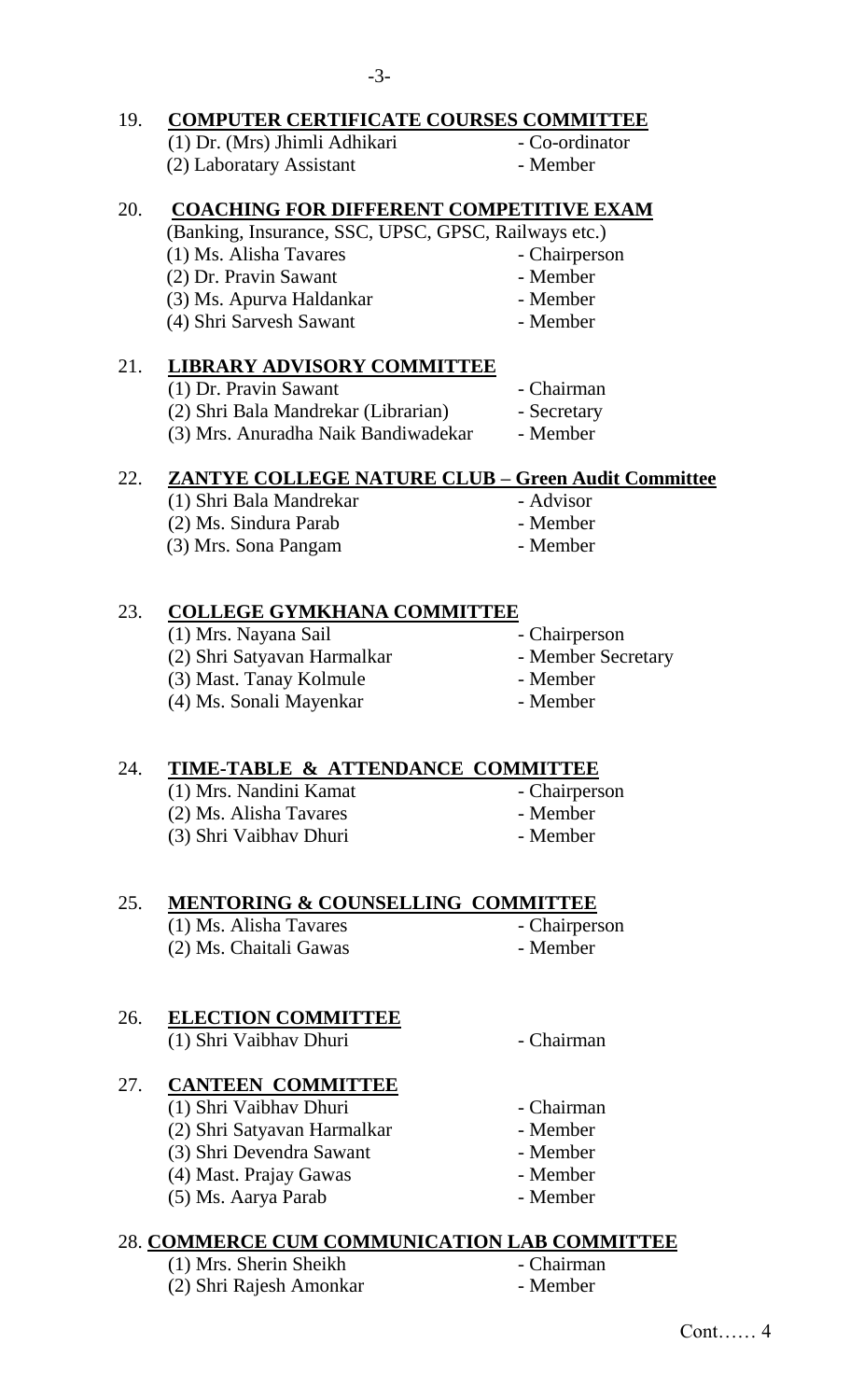# 29. **FREESHIP / SCHOLARSHIP ADVISORY COMMITTEE**

- (1) Mrs. Nayana Sail Co-ordinator<br>
(2) Mrs. Krupa Mayenkar Member  $(2)$  Mrs. Krupa Mayenkar (3) Ms. Alisha Tavares - Member
	-
	-

## 30. **STUDENTS' AID FUND ADVISORY COMMITTEE**

- (1) Shri Umesh N. P. Zantye Chairman
- (2) Shri Rajesh Amonkar Member Secretary
- (3) Mrs. Nayana Sail Member
- (4) Mrs. Krupa Mayenkar Member
- (5) Ms. Alisha Tavares Member
- (6) General Secretary Member

# 31. **ZANTYE COLLEGE ROTARACT CLUB**

- (1) Mrs. Nayana Sail Co-ordinator (2) Ms. Alisha Tavares - Member
- -

#### 32. **ZANTYE COLLEGE PARENTS-TEACHERS ASSOCIATION** (**For Academic years 2018-2019, 2019-2020, 2020-2021)**

(1) Mrs. Nandini Kamat - Treasurer

(2) Mrs. Sherin Sheikh - Secretary

### 33. **PROSPECTUS COMMITTEE**

(1) Shri Ramchandra Surlekar - Chairman (2) Shri Vaibhav Dhuri - Member (3) Shri Devendra Sawant - Member

### 34. **ADMISSION COMMITTEE**

| (1) Shri. Rajesh Amonkar           | (Vice-Principal) - Chairman |          |
|------------------------------------|-----------------------------|----------|
| (2) Dr. (Mrs.) Jhimli Adhikari     |                             | -Member  |
| (3) Dr. Pravin Sawant              |                             | -Member  |
| (4) Dr. Bipin Bandekar             |                             | -Member  |
| (5) Shri. Ramchandra Surlekar      |                             | - Member |
| (6) Mrs. Anuradha Naik Bandiwadeka |                             | - Member |
| (7) Ms. Sindura Parab              |                             | - Member |
|                                    |                             |          |

#### 35. **MAGAZINE COMMITTEE (2020 - 2021)**

(1) Mrs. Sherin Sheikh - Chairperson (2) Dr. Pravin Sawant - Member (3) Mrs. Anuradha Naik Bandiwadekar - Member (4) Laboratary Assistant - Member

## 36. **WOMEN DEVELOPMENT CELL**

| (1) Mrs. Sherin Sheikh | - Co-ordinator |
|------------------------|----------------|
| (2) Mrs. Nandini Kamat | - Member       |

#### 37**. ENTREPRENEURSHIP DEVELOPMENT CELL**

(1) Shri Rajesh Amonkar - Chairman (2) Shri Vaibhav Dhuri - Member

### 38. **NAAC COMMITTEE**

(1) Shr. Rajesh Amonkar - Co-ordinator

 $-4-$ 

- 
- 
- 
- 
- - -
		- - -
				-
				- -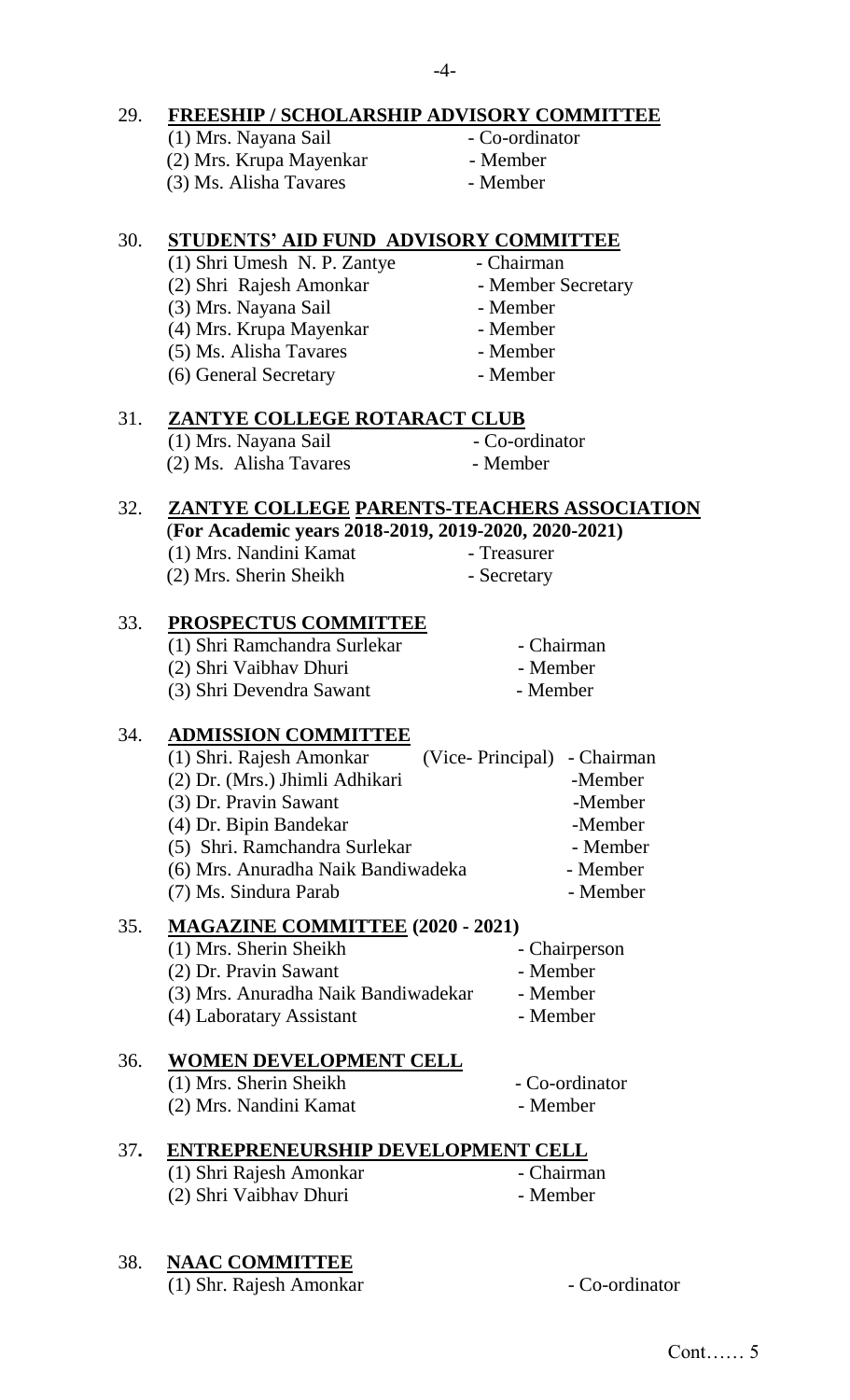# 39**. IQAC (Internal Quality Assurance Cell)**

- (1) Dr. Rajendra Kumbharjuvenkar (Offg Principal) Chairman
	- (2) Dr. (Mrs.) Jhimli Adhikari Co-ordinator/ Member Secretary
	- (3) Dr. Anil Dinge Educationist
	- (4) Dr. Bipin Bandekar Member
	- (5) Shri Rajesh Amonkar Member
	- (6) Mrs. Shweta Borkar Member
	-
	-
	-
	-
	-
	-
	-
- 40. **RUSA**
	- (1) Dr. Rajendra Kumbharjuvenkar Officiating Principal
	- (2) Shri Rajesh Amonkar Co-ordinator
	- (3) Dr. Pravin Sawant Joint Co-ordinator
	- (4) Dr. (Mrs) Jhimli Adhikari Member
	- (5) Dr. Bipin Bandekar Member
	- (6) Mrs. Nayana Sail Member
	- (7) Shri. Tanmay Mandrekar Member
	- (8) Ms. Reshma Kamat/Mhambrey Member

### 41. **ANTI RAGGING COMMITTEE**

- (1) Dr. Rajendra Kumbharjuvenkar Officiating Principal
- (2) Member of the local Media
- (3) Representative of NGO
- (4) Representative of institution involved in youth activities
- 
- (6) Shri. Vishwanath Morajkar Chairman P T A
- (7) Shri Dnyaneshwar Parab Vice-Chairman P T A
- 
- 
- (10) Ms. Vaibhavi Kurlapkar **-** Representative of students
- 
- 
- (12) Representative of Civil Administration
- (13) Representative of Police Administration

#### 42. **DISCIPLINE COMMITTEE / CODE OF CONDUCT COMMITTEE**

- (1) Mrs. Nayana Sail Chairperson
- (2) Dr. Pravin Sawant Member
- (3) Shri Rajesh Amonkar Member
- (4) Mrs. Krupa Mayenkar Member
- (5) Shri Vaibhav Dhuri Member
- (6) Ms. Alisha Tavares Member
- 43. **NCC**
	- (1) Shri Vaibhav Dhuri Co-ordinator
- 
- 
- 
- 
- 
- 
- (7) Shri Tanmay Mandrekar Member (Administrative Official)
- (8) Shri Siddharth S. P. Zantye Member (External Expert from Industry & Member, Govening Body)
- (9) Shri Gopal Morajkar Co-opted Member (Social Worker)
- (10) Shri Bansilal Shetkar Co-opted Member (Industry Expert)
- (11) Mrs. Asawari Kulkarni Co-opted Member (PTA Member)
- (12) Adv. Balaji Mayekar Co-opted Member (Alumni)
- (13) Mast. Atul Kulkarni Co-opted Member (Student)
	-
	-
	-
	-
	-
	-
	-
	- -

Cont…..6 -

- 
- (5) Shri Ramchandra Surlekar Representative of faculty members
	-
	-
- (8) Shri Vilas Parsekar Representative of Non-Teaching staff
- (9) Shri Rupesh Bandodkar Representative of Non-Teaching staff
	-
	-
- -
	-
	-
- (11) Mast. Tanay Sadekar **-** Representative of students
- -

- 
- 
- 
- 
- -
	-
- 
-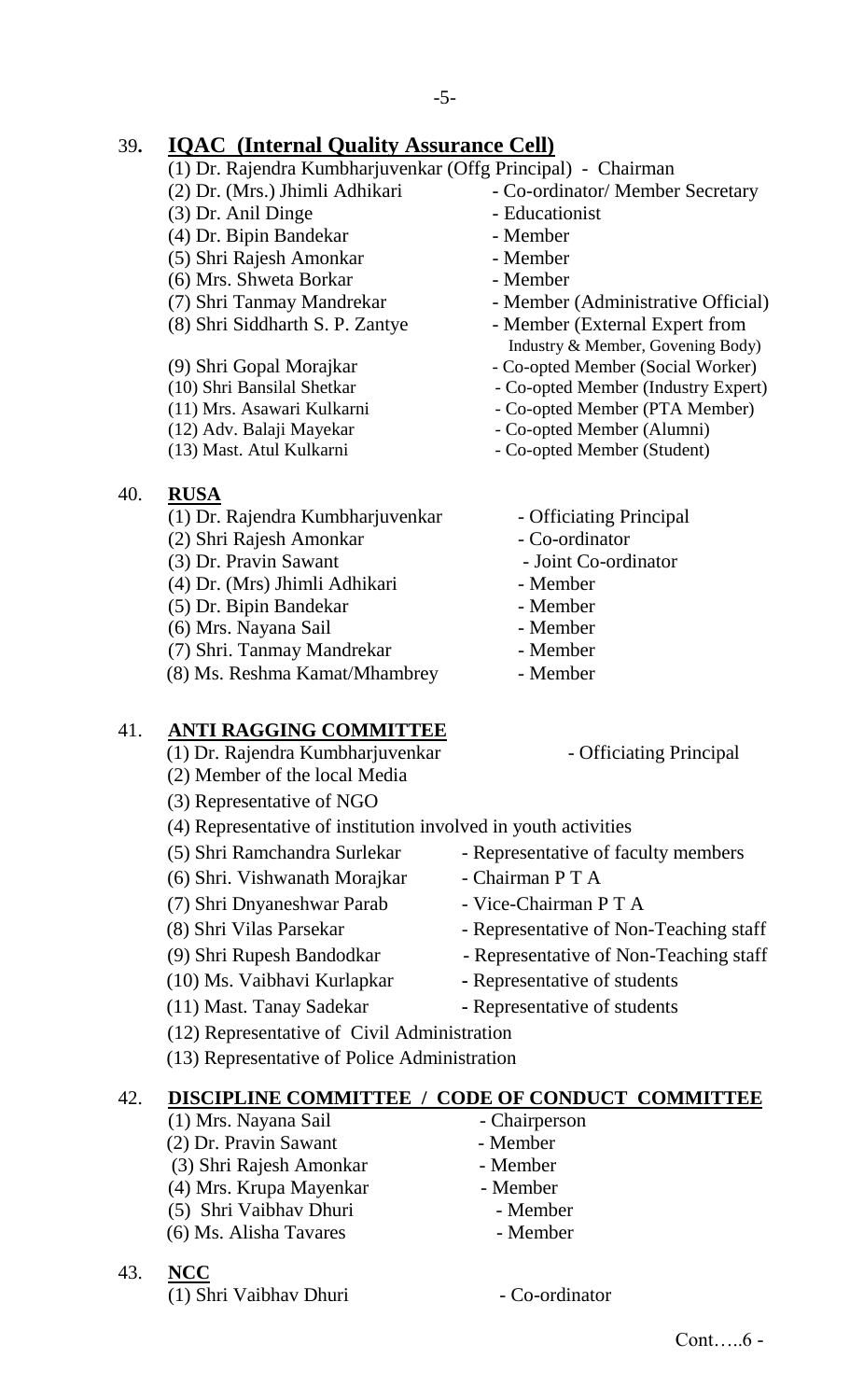### 44. **NSS COMMITTEE**

| (1) Mrs. Anuradha Naik Bandiwadekar | - Chief NSS Programme Officer |
|-------------------------------------|-------------------------------|
| (2) Mrs. Sona Pangam                | - NSS Programme Office        |
| (3) Shri Ramchandra Surlekar        | - NSS Programme Office        |
|                                     |                               |

#### 45. **RED RIBBON CLUB**

| (1) Mrs. Anuradha Naik Bandiwadekar | - Chairperson |
|-------------------------------------|---------------|
| (2) Mrs. Sona Pangam                | - Member      |
| (3) Shri Ramchandra Surlekar        | - Member      |

#### 46. **PURCHASE COMMITTEE**

- (1) Shri Rajesh Amonkar Chairman (2) Dr. Pravin Sawant - Member (3) Shri Satyawan Harmalkar - Member (4) Mrs. Shweta Borkar - Member (5) Shri Tanmay Mandrekar - Member
	-
	-
	-
	-

#### 47. **INFRASTRUCTURE MAINTENANCE ADVISORY COMMITTEE**

- (1) Shri Ramchandra Surlekar Chairman
- (2) Dr. (Mrs) Jhimli Adhikari Member
- (3) Shri Bala Mandrekar Member
- (4) Shri Devendra Sawant Member
- (5) Shri Vilas Parsekar Member
- (6) Shri Rupesh Bandodkar Member

#### 48. **STUDENTS CONSUMER CO-OP. STORE**

| (1) Shri Vaibhav Dhuri | - Co-ordinator |
|------------------------|----------------|
| (2) Mrs. Sona Pangam   | - Member       |

#### 49. **SOCIAL OUT REACH COMMITTEE**

| (1) Mrs. Nayana Sail         | - Co-ordinator |
|------------------------------|----------------|
| (2) Dr. Pravin Sawant        | - Member       |
| (3) Shri Ramchandra Surlekar | - Member       |

#### 50. **ZANTYE COLLEGE ALUMNI ASSOCIATION**

- (1) Mrs. Shweta Borkar Ex-Officio Member (2) Mrs. Krupa Mayenkar - Ex-Officio Member
- 

## 51. **COLLEGE WEBSITE COMMITTEE**

| (1) Dr. (Mrs) Jhimli Adhikari | - Chairperson |
|-------------------------------|---------------|
| (2) Shri Bala Mandrekar       | - Member      |
| (3) Laboratary Assistant      | - Member      |
| (4) System Administrator      | - Member      |

#### 52. "**AISHE" DATA UPLOADING COMMITTEE**

- (1) Dr. Jhimli Adhikari Nodal Officer (2) Shri. Tanmay Mandrekar - Member (3) Mrs. Babita Kanekar - Member
- 53. **ACADEMIC AUDIT COMMITTEE**
	- (1) Shri Pravin Sawant Co-ordinator (2) Dr. (Mrs) Jhimli Adhikari - Member (3) Mrs. Shanti Naik - Member
- Cont…..7
- 
- 
- 
- 
-